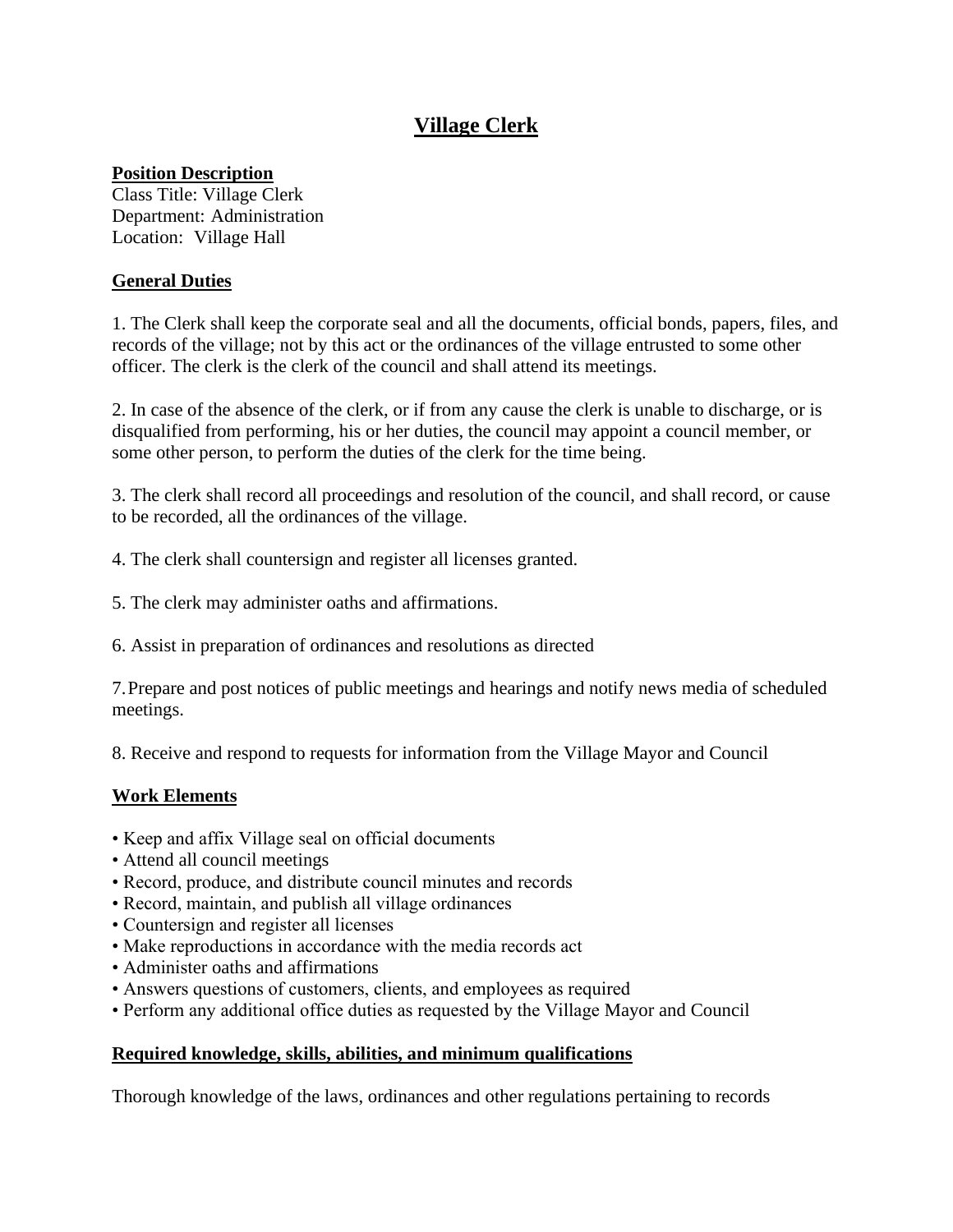management, public information, elections, and general municipal administration

Thorough knowledge of the rules of public meeting conduct Thorough knowledge of village services, organizational structure and general operation to effectively direct and assist the public

Knowledge of State codes

Ability to attend meetings scheduled at night or at times other than regular business hours

Other requirements

Must be able to manage multiple items at the same time; prioritize tasks; and meet recurring and period time constraints; must be able to maintain confidentiality

Must be bondable by a surety company

Certification as a notary public must be obtained after appointment to this position

#### **Supervision Received**

Works under the close supervision of the Village Mayor and Council.

#### **Supervision Exercised**

Clerical

### **Tools and Equipment Used**

Personal computer system, including word processing and specialized court software: calculator; typewriter; phone; copy and fax machine.

#### **Physical Demands**

The physical demands described here are representative of those that must be met by an employee to successfully perform the essential functions of this job. Reasonable accommodations may be made to enable individuals with disabilities to perform the essential functions.

While performing the duties of this job, the employee is frequently required to sit and talk or hear. The employee is occasionally required to walk; use hands to finger, handle, feel or operate objects, tools, or controls; and reach with hands and arms.

The employee must occasionally lift and/or move up to 25 pounds. Specific vision abilities required by this job include close vision and the ability to adjust focus.